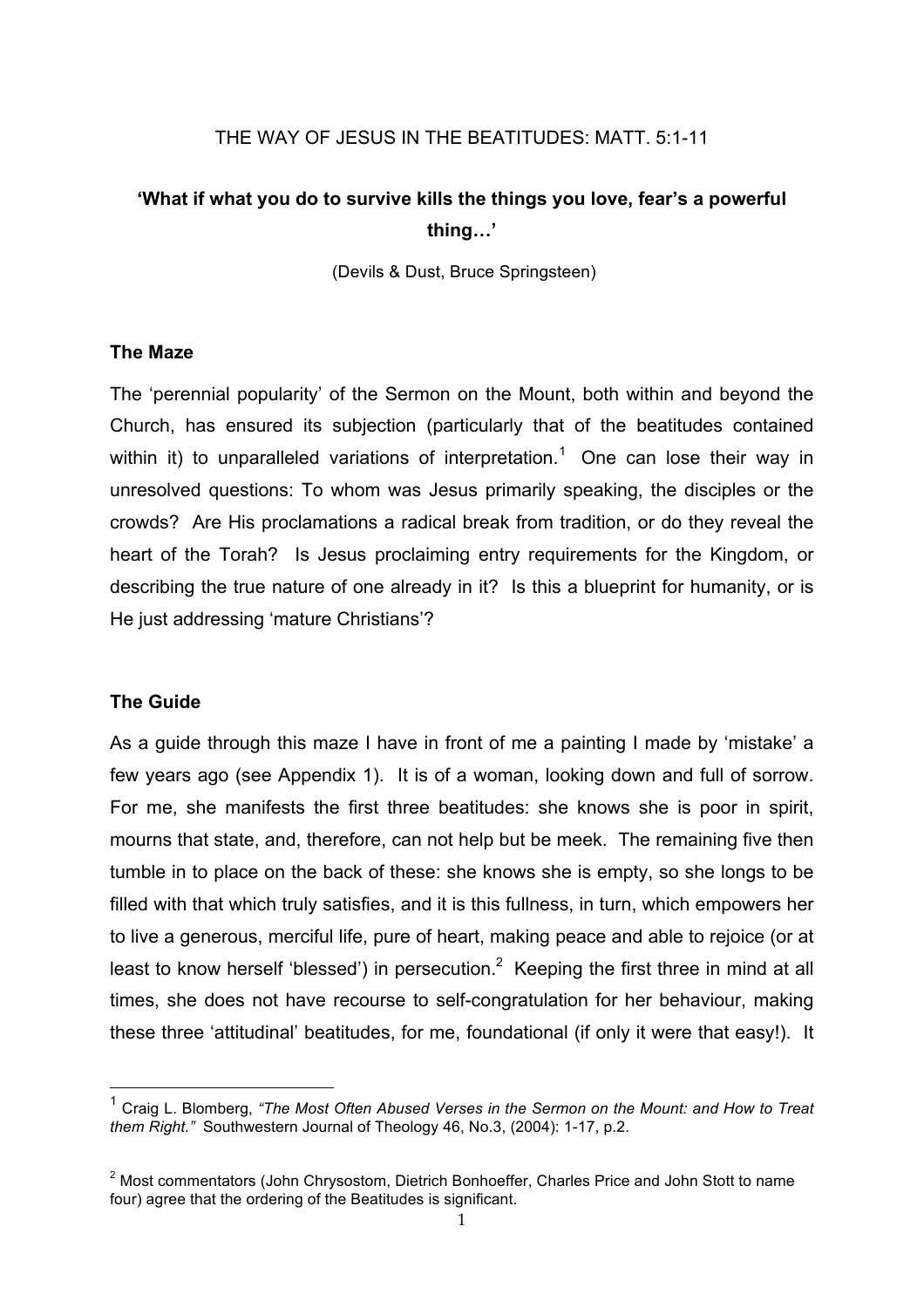is, however, the making of this image that interests me most. I covered a page in black paint and then, with swift swipes of a small sponge, removed the paint until an image emerged. As Springsteen says, we cover our selves in layers of protection in order to be 'safe': we need to be strong, rich, 'happy', satisfied, assertive and respected: in essence self-sufficient. Yet, ironically, this self-sufficiency obscures, even destroys, the thing we value most: love. Jesus's beatitudes are like eight confident swipes with a sponge full of paint stripper: agony. However, as we see the image emerge, we develop a hunger for more: more of the Real. He says 'whoever wants to save his life will lose it, but whoever loses his life for me will find it,' (Matt 16:25) and it is in line with this consistent message of Jesus's teaching that The Beatitudes must be read.

#### **The Structure**

In 'Devils & Dust' Springsteen is referring to the 2003 invasion of Iraq and man, selfdefeatingly, choosing violence to protect himself, which would point to the seventh beatitude: we are to be 'peacemakers' (Matt 5:9). I am using it, however, as an indication of 'fear' being the opposite of each of the eight beatitudes (I am assuming that verse 11 is a repetition of verse 10, rather than a ninth beatitude). Having voiced my 'heart' response above (which could be understood as the text's word, or 'kerygma', to *me, now)*, I will go on to look at the meaning of 'makarios', the word Matthew chooses to start each proclamation. I then will take an historical and canonical look at the passage. Such an approach, I believe, reveals that Jesus is primarily, as N.T Wright points out, 'challenging Israel to be Israel'.<sup>3</sup> Augustine believed that The Beatitudes could only be understood retrospectively, through 'the prism of the church's faith'. $4\,$  I am in agreement with the 'critical realists', however, that 'careful attention' to the literary, canonical and historical context can successfully un-veil, or at least 'approximate' the meaning of this text.<sup>5</sup> It quickly becomes evident that such an approach provides resonant responses to the 'maze' of questions at the start of this essay (which I will return to in conclusion). I will suggest that such an approach voices a distinct message to humanity at large, through the ages, all the richer for is initial, apparent, exclusivity.

<sup>&</sup>lt;sup>3</sup> N.T. Wright, *Jesus and the Victory of God* (London: SPCK, 1996), 288.<br><sup>4</sup> Robert L. Wilken, "*Augustine,"* in *The Sermon on the Mount Through the Ages* (ed. J. P. Greenman,

T. Larsen, and S. R. Spencer; Grand Rapids: Brazos Press, 2007), 43-58, p.46.<br><sup>5</sup> Blomberg, *"Sermon on the Mount,"* 3.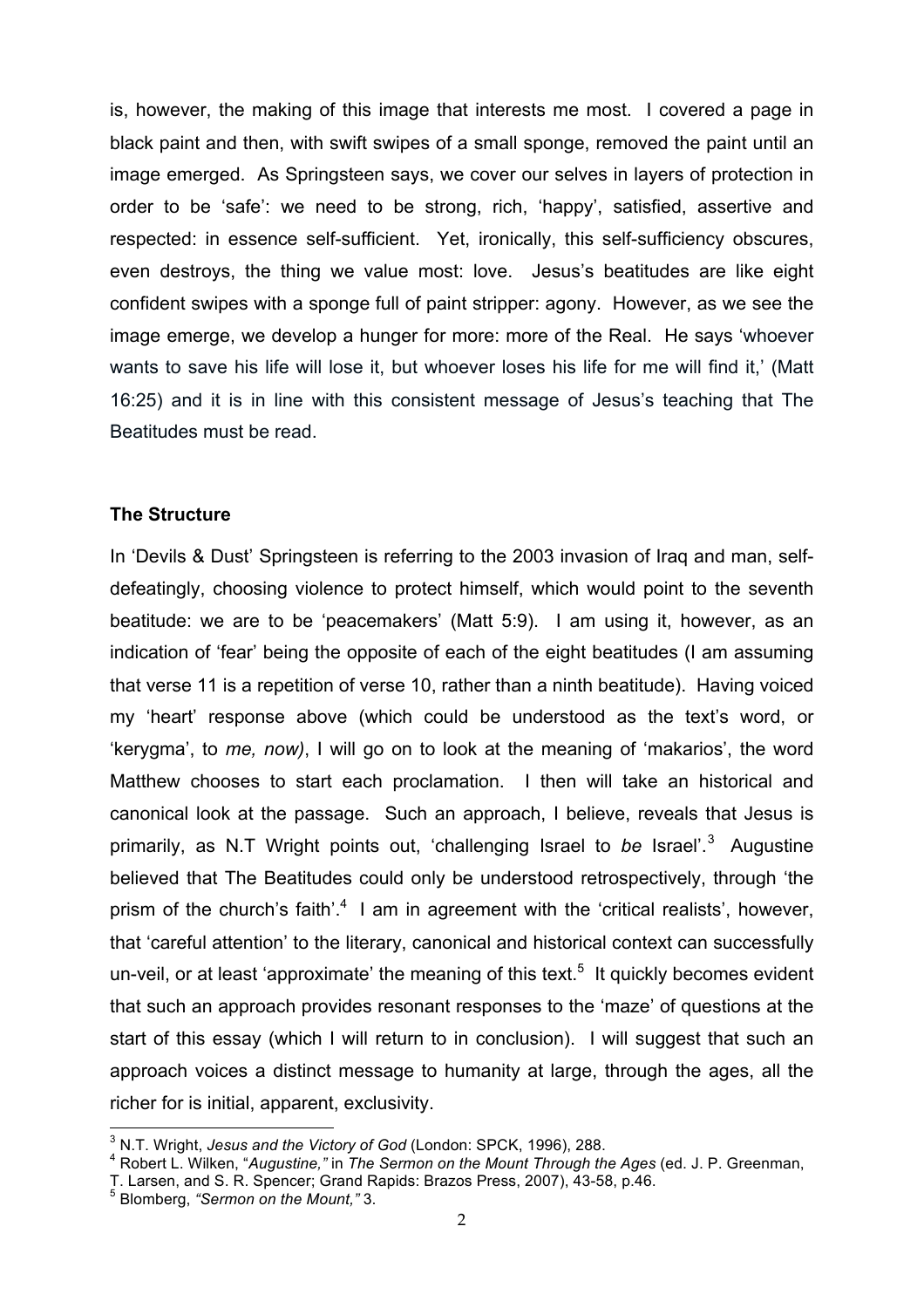#### **The Word**

'Makarios' (µακάριος) is the word used at the start of each of the beatitudes and appears in total 50 times through the New Testament. It is almost exclusively translated 'blessed', but has the meaning of 'happy' or 'to be envied', <sup>6</sup> as opposed to 'eulogia' (ελογία), which is the more formalized priestly blessing. 'Makarios' is a longer form of the poetical 'makar', the root of which is 'mak', meaning 'to extend or become long', which gives 'makarios' the sense of God's extended benefits or grace.<sup>7</sup> It is often connected with the word 'pistis' (πίστις), meaning 'faith' (for example Rom 4: 5-7) and both have a sense of *positioning* about them: man positioning himself to receive God's grace and eternal benefits.<sup>8</sup> 'Makarios' appears 39 times in the Septuagint and often refers to happiness in a worldly sense: the promise of worldly goods and a long life resulting from right living. Outside of the Bible, it appears at various points in ancient Greek literature, including that of Plato and Aristotle, and invariably refers to the state of gods who have achieved happiness, or the dead, who have reached the world of the gods. $9$  Those reading the Bible with a classical education would read 'makarios' as almost interchangeable with Aristotle's concept of 'eudemonia', which is best translated as 'human flourishing'. Aristotle believed that 'we achieve happiness as a sort of free bonus to our ethical fulfillment',<sup>10</sup> which sounds similar to the use of 'makarios' in the Septuagint.<sup>11</sup>

## **The Mountain**

Chrysostum asked of The Beatitudes, 'From where does Jesus begin?'<sup>12</sup> which I think is an ideal starting point. He begins by, like Moses, walking up a mountain.

 $\frac{6}{7}$  Strong's Concordance: 3107, accessed through <http://biblesuite.com/greek/3107.htm><br> $\frac{7}{7}$ ibid.

 $8$  ibid.

<sup>&</sup>lt;sup>9</sup> G. Kittel (ed), *Theological Dictionary of the New Testament* (Grand Rapids: William B. Eerdmans Publishing, 2006).

<sup>10</sup> Jules Evans, *Philosophy for Life: And Other Dangerous Situations*, (London: Rider Books, 2012), 213

 $11$  For example Psalm 1, which starts 'Blessed (makarios) is the man...' who conforms to various behaviors for, we are told at the end of verse 3, 'whatever he does shall prosper'.

<sup>12</sup> John Chrysostum, quoted in Margaret M. Mitchell *"John Chrysostum",* in J. P. Greenman et al., eds, *"The Sermon on the Mount",* 26.

<sup>12</sup> Blomberg, *"Sermon on the Mount,"* 3.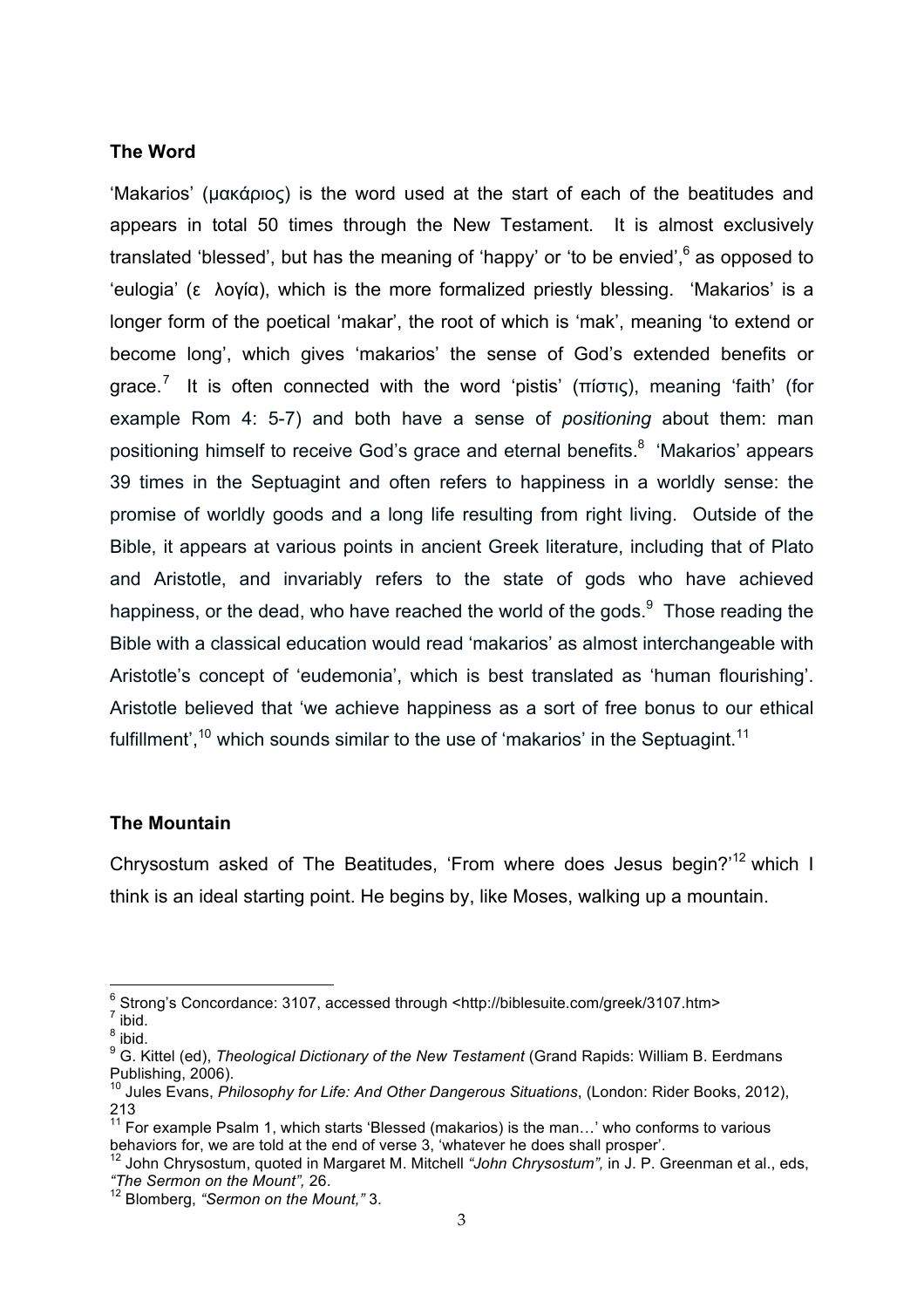**Familiar:** In Exodus 24, God tells Moses to 'Come up' to Him on the mountain, bringing 'Aaron, Nadab and Abihu, and seventy of the elders of Israel' (Ex 24:1). The 'people' must, however, stay at the bottom of the mountain. In verse 11, Moses and the Elders see God and survive, after which Moses and Joshua separate themselves from the group, going further up the mountain to spend time with God, creating three tiers of people: Moses, Joshua and God at the top, the Elders half way up the mountain, and the people at the bottom (who are not allowed so much as to step one foot on the mountain).

**Radically New:** In Matthew 5, every one goes up the mountain, and there are only two tiers: the disciples, who go to Him once He is seated, and the 'multitudes' (Matt 5:1) who, presumably, are right behind the disciples, pressing in to hear. No external divisions are needed. There is no mention of the people being 'sprinkled' as they are in Exodus 24. If this parallel with Exodus is valid, then Jesus is dramatically positioning Himself as God, with the disciples as Moses and Joshua, with direct access to Him, and the 'multitudes' as the seventy Elders who are able to see God and not perish. We have all had an upgrade! In Exodus 24, the Israelites witness the 'glory of the Lord' as a 'consuming fire on top of the mountain' (Ex 24:17). In Matthew 5, the Israelites, and any others with them, see the man, Jesus. And *yet*, with the eyes of their *heart*, they will all be seeing different things. Just as is the case today, some will see the Lord, others a great prophet, others a madman, and others a blasphemer. This dramatic positioning brings to the forefront His later question to His disciples, 'Who do you say I am?' (Matt  $16:15$ )<sup>13</sup>; but He poses it (through both his actions and his eight beatific proclamations) to *everyone* present and, through the text, to us, making The Beatitudes 'not only ethical but messianic'.<sup>14</sup> The focus has shifted from the external to the internal. Holiness, or, perhaps better, clean-ness (the 'people' in Exodus were 'unclean' so they would die if they saw God) has become a matter of the heart, rather than external effort, and access to God a possibility, more, an invitation, for *all*. And yet the majority of Jesus's beatitudes require *action*, not just a clean heart; is He just creating a new set of laws through which to enter the Kingdom?

 <sup>13</sup> Blomberg, *"Sermon on the Mount,"* 17.

<sup>14</sup> D. A. Carson quoted in Blomberg, *"Sermon on the Mount",* 16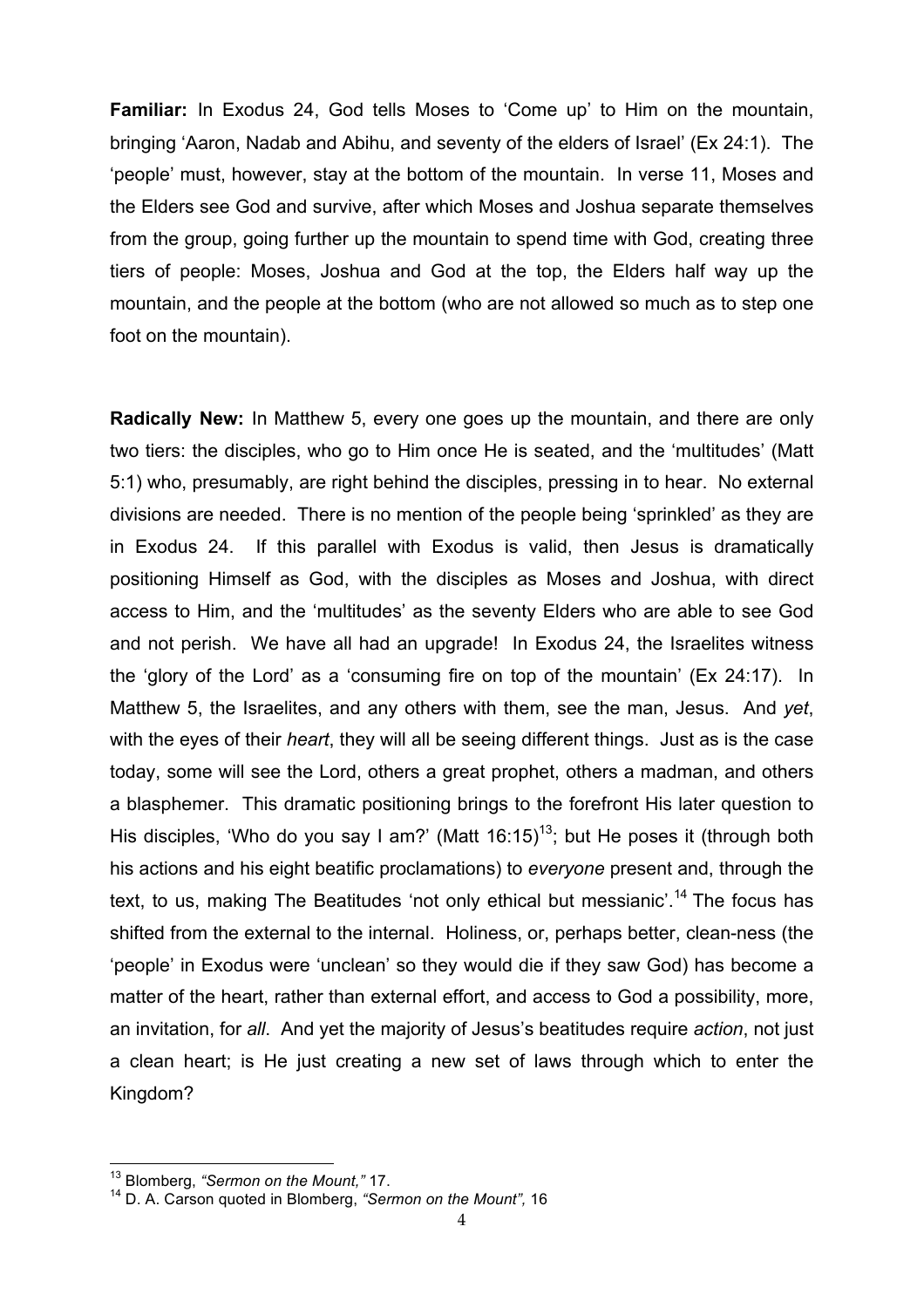## **The Form**

Neither Jesus nor Matthew (nor Luke for that matter, whose beatitudes I am aware of but not commenting on here) invented the form of the beatitude. It appears throughout Hebrew scripture<sup>15</sup> and can be found in other Jewish literature. The use of Hebraic poetic parallelisms would also have been familiar to many in the crowd and would have indicated that these words were important to remember.<sup>16</sup> The Hebrew beatitudes start with the word 'ashrei' (אשרי), translated 'makarios' in the Septuagint.<sup>17</sup> Importantly, there are nuances to 'ashrei' that are missing from 'makarios' and, I believe, these nuances give us key insight to understanding Jesus's beatitudes. The verbal root of 'ashrei' is אשר, meaning to 'go straight'. Words stemming from this root contain a sense of movement, or advancement, involving journeying or taking a step.<sup>18</sup> When the Hebrew prophets gave instruction on Godly behavior it was never in the form of 'lofty concepts'<sup>19</sup> but, rather, involved specific steps towards a goal. McMahon points out that, for Israel, each of these steps was in the context of God's 'shepherding grace'; the steps were towards His Kingdom, where they would be blessed, but blessing was also experienced in each step taken; it was both means *and* end. 20 In light of this, Jesus's beatitudes are indeed commands, or rather invitations, to act (to choose to conform your behavior to what He tells us is real), but in the context of *alongside-ness*; we choose to walk towards Him (which always involves dying to self) surrounded by His presence, grace, and energizing Spirit. As His followers we do have a 'yoke', but it is meant to be 'easy' (Matt  $11:30$ )<sup>21</sup> In line with this, Bonhoeffer states that 'only the call and promise, for the sake of which they are ready to suffer poverty and renunciation, can justify the beatitudes'.<sup>22</sup>

## **The Kingdom**

<sup>&</sup>lt;sup>15</sup> For example 'Blessed are you, O land, when...' (Ecc 10:17), 'Happy are you, O Israel...' (Deut 33:29) and ''Blessed is he whose...' (Ps 32:1).

<sup>&</sup>lt;sup>33</sup>;29) and 'Blessed is he whose… (Ps 32:1). 16 Hebrew Hebrew parallelism, Matthew 5:3-10." < http://www.biblicalhebrew.com/nt/beatitudes.htm>.

<sup>17</sup> 'Eulogia' was used to describe the more formalized, priestly 'barakh' ()ךרב <sup>18</sup> Darrin M. McMahon, *Happiness: A History* (New York: Grove Press, 2006), 77 <sup>19</sup> ibid.

 $20$  ibid.

<sup>21</sup> Blomberg, *"Sermon on the Mount",* 7.

<sup>22</sup> Dietrich Bonhoeffer, *The Cost of Discipleship*, (London: SCM Press, 2001), 60.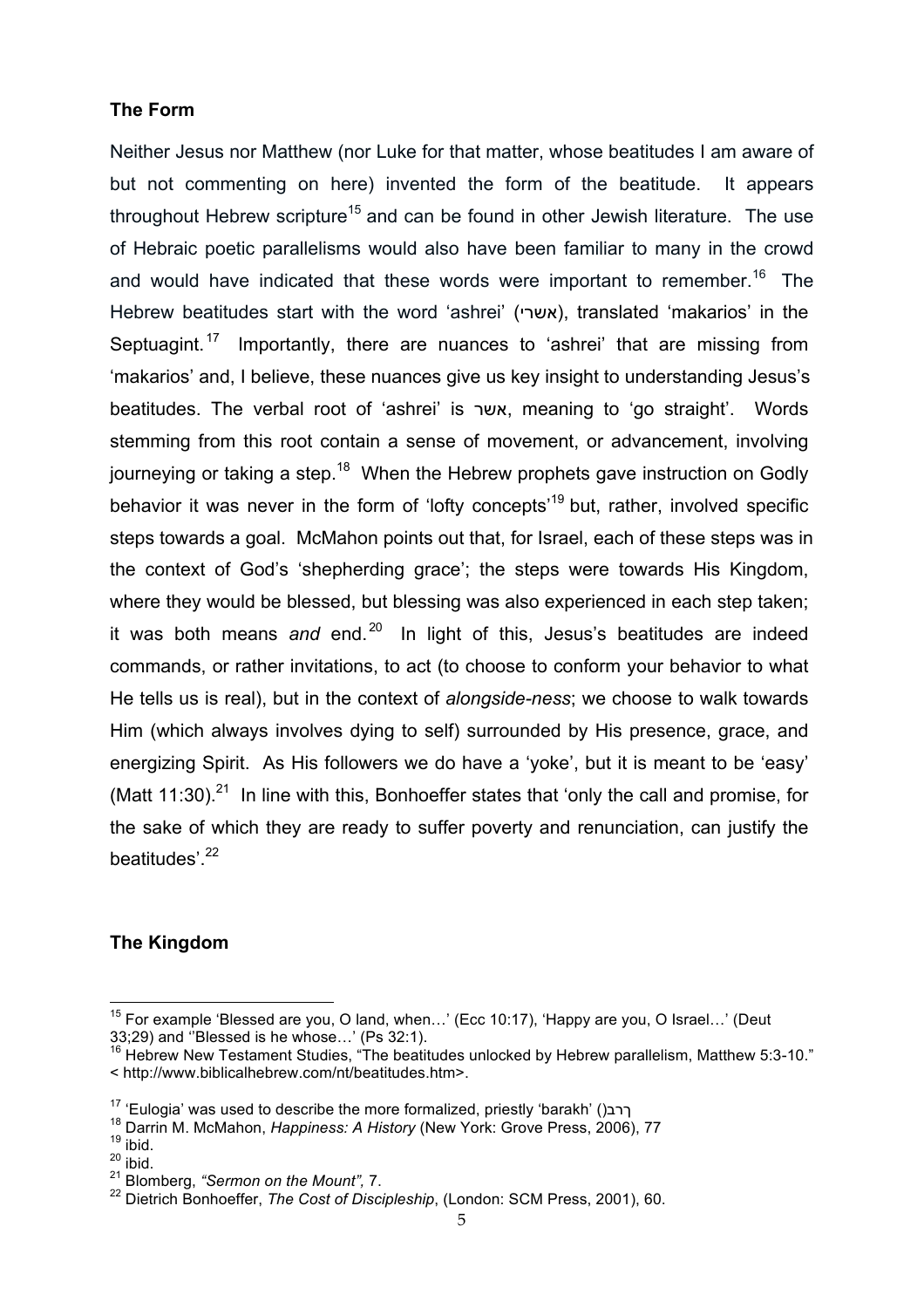The imaginations of Jesus's audience in Matthew 5 would have been steeped in the 'call and promise' of the Kingdom, and 'it was in to this context of prolonged and lavish expectation that Jesus of Nazareth stepped'.<sup>23</sup> As such, the *means* to the Kingdom described in Jesus's beatitudes may have felt radically new and alarming (though each was already present in scripture), but the end to which they pointed would have been extremely familiar. Each one highlights a Kingdom promise: being consoled, inheriting the earth, being satisfied, being forgiven and taking their place as God's rightful children. In the first and last beatitudes He specifically mentions that 'theirs is the kingdom of heaven' (Matt 5: 3 and 10). By Kingdom, it would have been assumed Jesus meant physical and political power. Jesus, however, says that God's Kingdom belongs to the poor, or powerless. Israel was willing to fight for political consolation, but Jesus says consolation comes to those that mourn. They were prepared to 'inherit the earth' (Matt 5) through force, but Jesus says the earth belongs to the meek. And so he continues, taking the familiar promise, and turning it upside-down, or rather right-side-up. $24$  According to N.T. Wright, The Beatitudes are neither a 'guide map to heaven' nor a manual on 'how to be good' but, rather, are a challenge to Israel to *be Israel*<sup>1</sup>;<sup>25</sup> the *real* Israel who was called and anointed through the patriarchs as a light to the world, rather than the Israel she had become.<sup>26</sup>

#### **The Church**

Jesus may have been primarily addressing those Israelites that had already chosen to follow Him: His disciples. So affecting was the love they encountered on meeting Jesus they immediately left their livelihoods to follow Him. If The Beatitudes were an appeal for Israel to re-discover its 'true vocation as the eschatological people of Yahweh' through the '*praxis* He was marking out for them', <sup>27</sup> Jesus could point to the lives of His disciples as a visible manifestation of that vocation. Would that it were the same today. Bonhoeffer longed for a 'theology of the Church' to be equivalent to a 'theology of God'.<sup>28</sup> The Way that Jesus calls us to, however, involves death: destroying self-sufficiency, choosing dependency, dying to ourselves. Unless in a

 <sup>23</sup> McMahon, *Happiness,* <sup>82</sup>

<sup>24</sup> N.T. Wright, "*Jesus"*, 288.

 $25$  Ibid.

<sup>26</sup> McMahon, *Happiness,* 94

<sup>&</sup>lt;sup>27</sup> N.T. Wright, "Jesus", 289<br><sup>28</sup> Bonhoeffer, "*Discipleship"*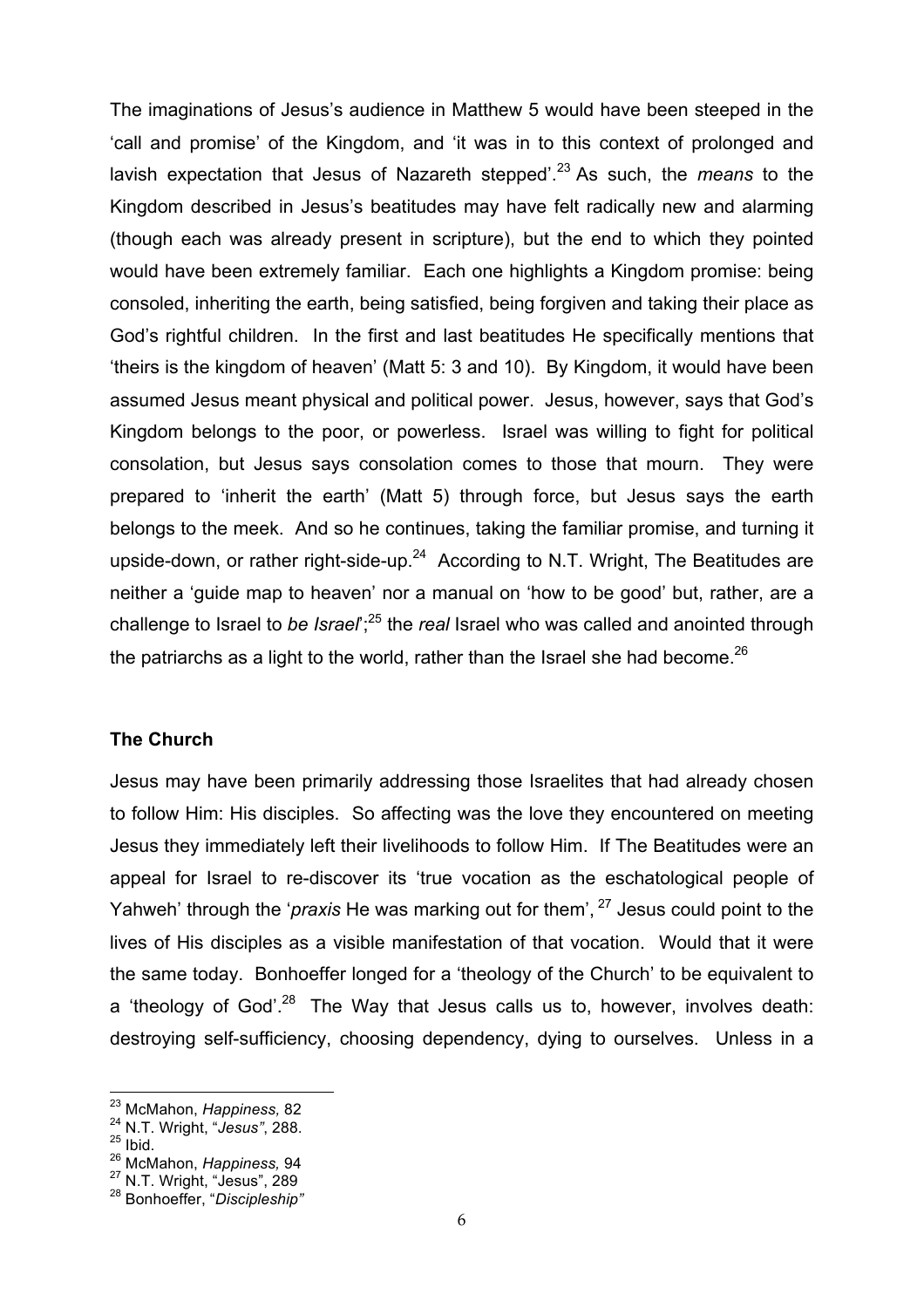state of persecution, the Church rarely calls us to die. In this failure, it, or we, have 'taken away the key of knowledge'; we have not entered in ourselves, and therefore 'those who were entering in' we hinder (Luk 11:52). The call to be 'the salt of the earth' (Matt 5:13) follows directly on from the Beatitudes. To become salty again, the Church must follow the way of The Beatitudes: acknowledge its poverty, mourn it's state, from such a position of humility long to be filled, and then behave as the remaining beatitudes dictate: eight agonizing swipes in exchange for making us Real. As Bonhoeffer says, such a call is 'costly because it costs a man his life, and it is grace because it gives a man the only true life<sup>'.29</sup>

#### **The World**

The efficacy of The Beatitudes is inseparable from their implicit Messianic claim: without Me these are impossible. Speaking to Israel on the mountain, with a 'holographic' eye to the rest of us that, through history, would hear His words, Jesus both points the Way to the promise, and claims that He *is* the promise. Essentially He points at Himself, and His intention, in line with Isaiah 55, is to make us thirsty for that which truly satisfies: Him. Returning to the questions at the start of this essay, I believe that Jesus was not just speaking to His disciples, the crowds, or the Church through history but, rather, was capturing the attention of humanity at large. He was sharing with us the praxis *and* the person*,* which, together, are the Way to become real: fully human; 'all are called to what in the reality of God they are already'.<sup>30</sup> He was proclaiming the true nature of the Kingdom which breaks in every time we choose the Way. He was preaching a break with tradition but, in the case of both Israel and the Church, a tradition which itself had and has broken from its origins. The tradition of self-sufficiency is not propelling man to a glorious future. Reality evades our grasp the more we strive for it. Repentance is our key, which, in the Hebrew (T'shuvah) contains a sense of *return*. Jesus breaks from tradition by returning to the origin.  $31$  He awakens Israel to the heart of the Torah. The Beatitudes are not just the heart of the Sermon on the Mount; they are the heart of God. Ontologically, The Beatitudes *are* Jesus.

 $\frac{29}{29}$  ibid, 5

 $30$  ibid, 60

<sup>&</sup>lt;sup>31</sup> I have found Leo Strauss's ideas about progress and return helpful in understanding the message of the Beatitudes.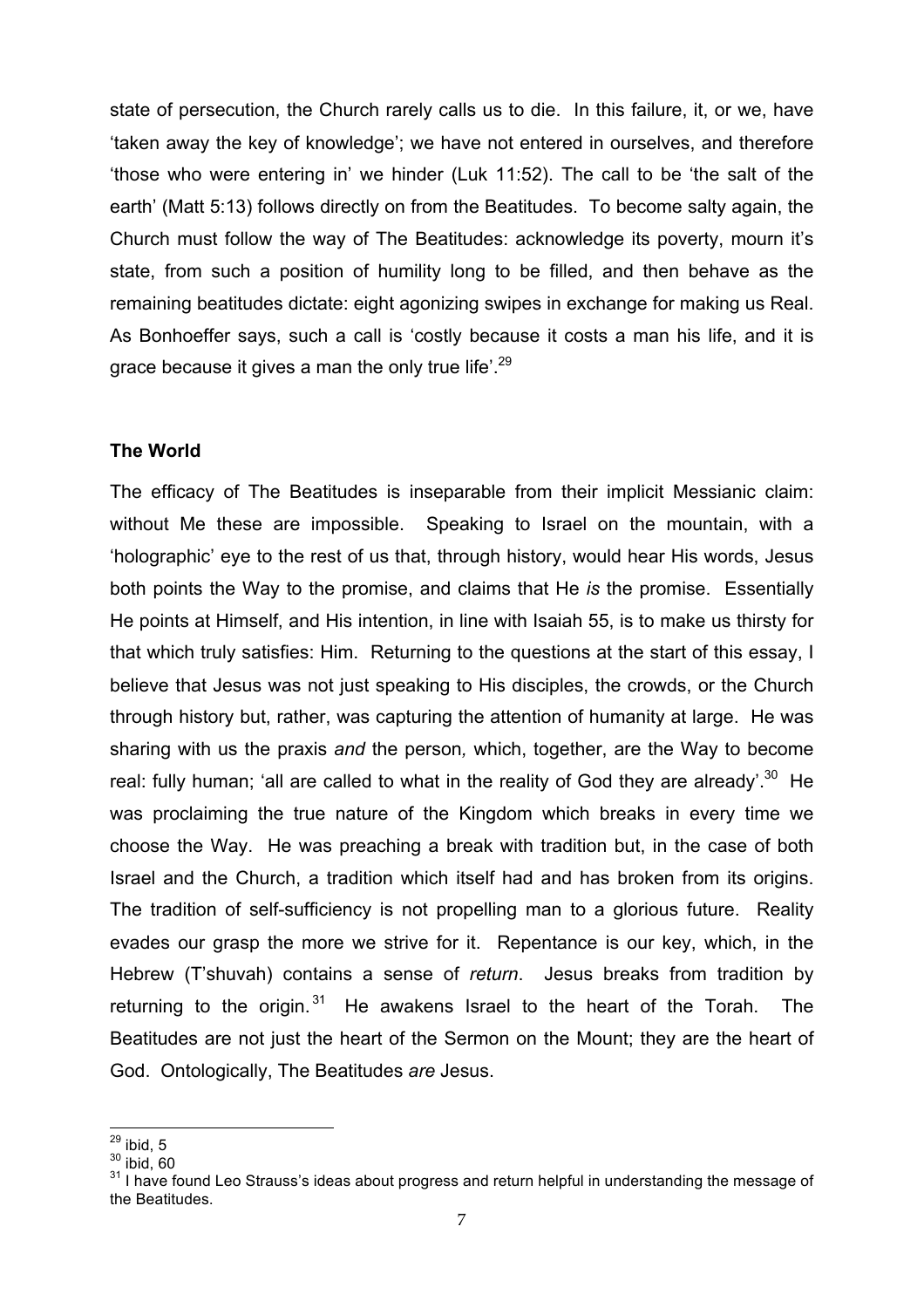# **Bibliography**

Blomberg, Craig L. *"The Most Often Abused Verses in the Sermon on the Mount: and How to Treat them Right."* Southwestern Journal of Theology 46, No.3, (2004): 1-17.

Bonhoeffer, Dietrich. *The Cost of Discipleship*. London: SCM Press, 2001.

Kittel, G., ed. *Theological Dictionary of the New Testament.* Grand Rapids: William B. Eerdmans Publishing, 2006.

Evans, Jules. *Philosophy for Life: And Other Dangerous Situations.* London: Rider Books, 2012.

Greenman, Jeffrey P., Timothy Larsen, and Stephen R. Spencer, eds. *The Sermon on the Mount Through the Centuries: From the Early Church to John Paul III.* Grand Rapids: Brazos Press, 2007.

Hebrew New Testament Studies, "The beatitudes unlocked by Hebrew parallelism, Matthew 5:3-10." < http://www.biblicalhebrew.com/nt/beatitudes.htm>.

McMahon, Darrin M. *Happiness: A History*. New York: Grove Press, 2006.

Price, Charles. *Focus on the Bible: Matthew*. Ross-shire: Christian Focus Publications, 2005.

Strauss, Leo. *The Rebirth of Classical Political Rationalism: An Introduction to the Thought of Leo Strauss*. Chicago: The University of Chicago Press, 1989.

Wright, N.T. *Jesus and the Victory of God.* London: SPCK, 1996.